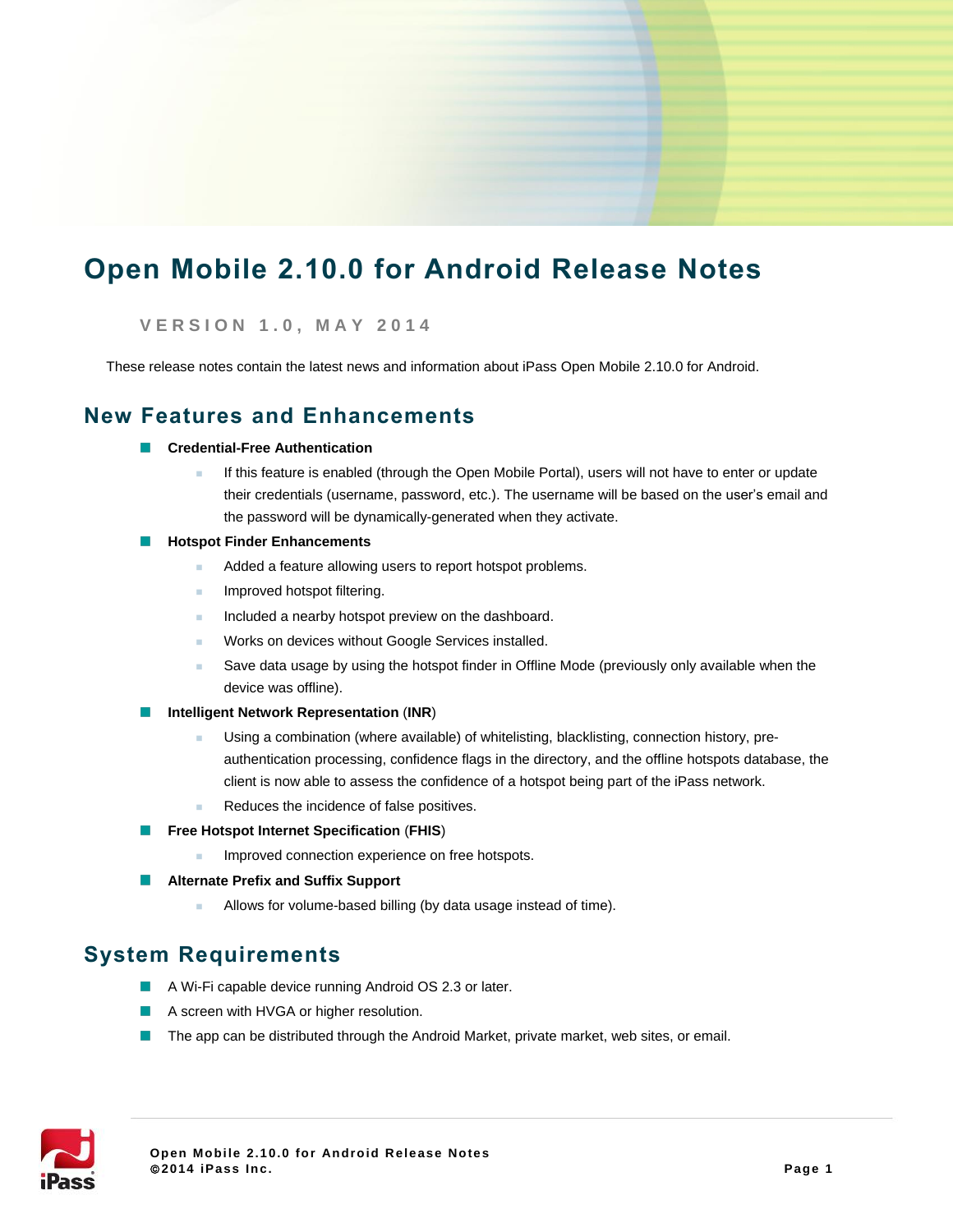**Users need an iPass account in order for the service to function. In addition, the user must be connected to** the Internet (by Wi-Fi or 3G network) to activate Open Mobile.

### **Supported Languages**

Open Mobile is available in English, Simplified Chinese, Traditional Chinese, Dutch, French, German, Italian, Japanese, Korean, Russian, Spanish, and Thai.

## **Resolved Issues**

| <b>Issue ID</b> | <b>Description</b>                                                                                                              |
|-----------------|---------------------------------------------------------------------------------------------------------------------------------|
| 125462          | Samsung devices (running OS 4.3) connecting to an iPass network should not experience trouble<br>with a browser auto-launching. |

## **Known Limitations**

| <b>Issue ID</b> | <b>Description</b>                                                                                                                                                                                                                                                                                                                                                                                                                                                                                                                                                                                                                                                    |
|-----------------|-----------------------------------------------------------------------------------------------------------------------------------------------------------------------------------------------------------------------------------------------------------------------------------------------------------------------------------------------------------------------------------------------------------------------------------------------------------------------------------------------------------------------------------------------------------------------------------------------------------------------------------------------------------------------|
| 125277          | Due to an Android limitation, the hotspot preview tile on the Open Mobile dashboard may not<br>refresh when a device is woken from sleep mode. If this is the case, users should re-launch Open<br>Mobile.                                                                                                                                                                                                                                                                                                                                                                                                                                                            |
| 125217          | Galaxy Note II devices, when paired with the Android 4.3 operating system, create conditions<br>where the Open Mobile Speed Test may not function properly. (This issue may also affect other<br>Samsung devices.)                                                                                                                                                                                                                                                                                                                                                                                                                                                    |
| 123566          | By design, if auto-connect is disabled, the user will not be able to use the device's native Wi-Fi<br>manager to automatically log in to an iPass hotspot. They will have to connect through Open<br>Mobile.                                                                                                                                                                                                                                                                                                                                                                                                                                                          |
| 122924          | Users may not be able to utilize the search feature in the Hotspot Finder if their device is running<br>on any version of Android prior to Gingerbread.                                                                                                                                                                                                                                                                                                                                                                                                                                                                                                               |
| 119967          | If the user connects to a browser-based network with a very low signal strength, the SQM record<br>may show multiple connect and disconnect records due to a limitation in the Android OS.                                                                                                                                                                                                                                                                                                                                                                                                                                                                            |
| 119086          | On some devices (such as the HTC Desire S and HTC Glacier), due to the manufacturer's<br>implementation of Android OS, Open Mobile will be unable to process security certificates for<br>OCR.                                                                                                                                                                                                                                                                                                                                                                                                                                                                        |
| 118055          | After the user enters an invalid 802.1x network credential, an invalid credential error message is<br>displayed. If the user re-enters the correct credentials, Open Mobile may still display an invalid<br>credential error message. This is a limitation of the authentication process on some routers. The<br>user may connect successfully after waiting at least 60 seconds after the initial error to re-enter<br>credentials.                                                                                                                                                                                                                                  |
| 116807          | Prior to the release of Android 4.0, Open Mobile has been acting as de facto Wi-Fi Manager<br>handling connections without needing much user interaction. Starting in Android 4.0, Android will<br>display the message Sign in to Wi-Fi network in the notification bar, whenever the device has<br>connected to a walled garden network. If the user responds to this notification, the browser is<br>launched to handle Web authentication. Even with Open Mobile installed, this notification cannot<br>be suppressed because the Android 4.0 OS behaves differently than earlier versions. This impact<br>to Open Mobile behavior is cosmetic and may be ignored. |
| 116792          | In some cases, on the Samsung Galaxy S2, device, on a bundled APK will not show the correct                                                                                                                                                                                                                                                                                                                                                                                                                                                                                                                                                                           |